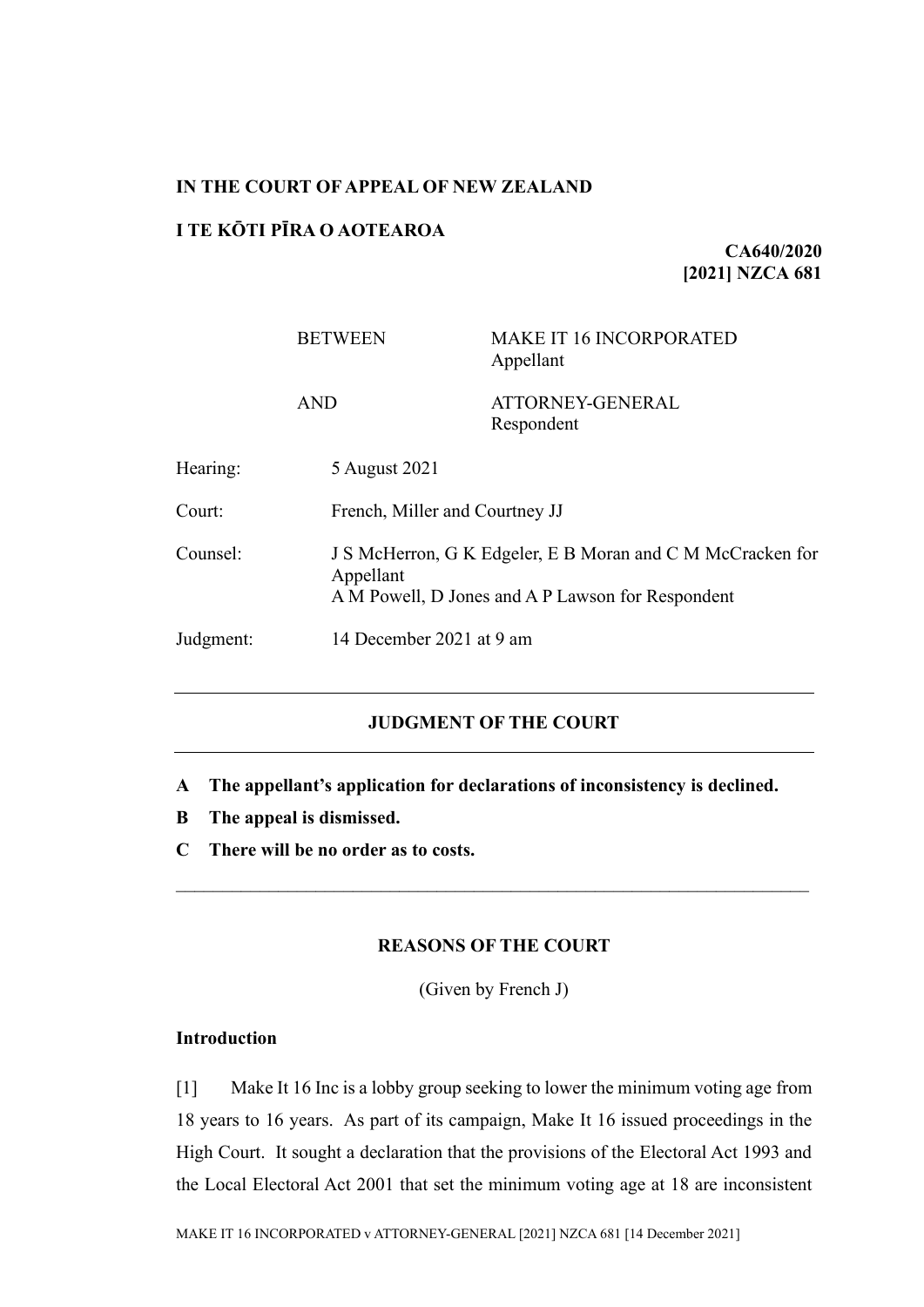with the right to freedom from age discrimination guaranteed under s 19 of the New Zealand Bill of Rights Act 1990 (Bill of Rights Act).

[2] The application for a declaration was unsuccessful. The Judge, Doogue J, held that although setting the voting age at 18 did discriminate against 16 and 17 year olds, it was a limitation on the right against age discrimination that was justified in a free and democratic society. The voting age provisions therefore did not breach the Bill of Rights Act.<sup>1</sup>

<span id="page-1-1"></span>[3] Dissatisfied with that outcome, Make It 16 now appeals.

<span id="page-1-0"></span>[4] For completeness we note that since the appeal was heard, the Supreme Court has delivered its decision in *Fitzgerald*  $v R<sup>2</sup>$  addressing various aspects of the Bill of Rights Act. We did not consider it impacted on the issues in this appeal and therefore did not consider it necessary to call for further submissions.

#### **The controversy**

[5] The minimum voting age in New Zealand has been 18 years since 1974 when it was reduced from 20 years. Prior to 1974, it had been 21 years.

[6] Under the Electoral Act, generally speaking most citizens as well as permanent residents who have attained the age of 18 are legally entitled to register to vote and once registered are legally entitled to cast a vote in parliamentary elections. The two sections (ss 60 and 74) that create these rights do not specifically refer to the age of 18 years.<sup>3</sup> Section 60 sets out who may vote and references those who are "qualified to be registered as an elector of the district". Section 74 states that every "adult person" is qualified to be registered as an elector of an electoral district if certain criteria are met. The 18 years comes about because "adult" is defined in s 3 of the Electoral Act as meaning "a person of or over the age of 18 years".

<sup>1</sup> *Make It 16 Inc v Attorney-General* [2020] 3 NZLR 481, [2020] NZHC 2630 [High Court judgment].

<sup>2</sup> *Fitzgerald v R* [2021] NZSC 131.

With the exception of s 60(f) which enfranchises (subject to the provisions of the Electoral Act) any member of the Defence Force who is outside New Zealand, if he or she is or will be of or over the age of 18 years on polling day, and his or her place of residence immediately before he or she last left New Zealand is within the district.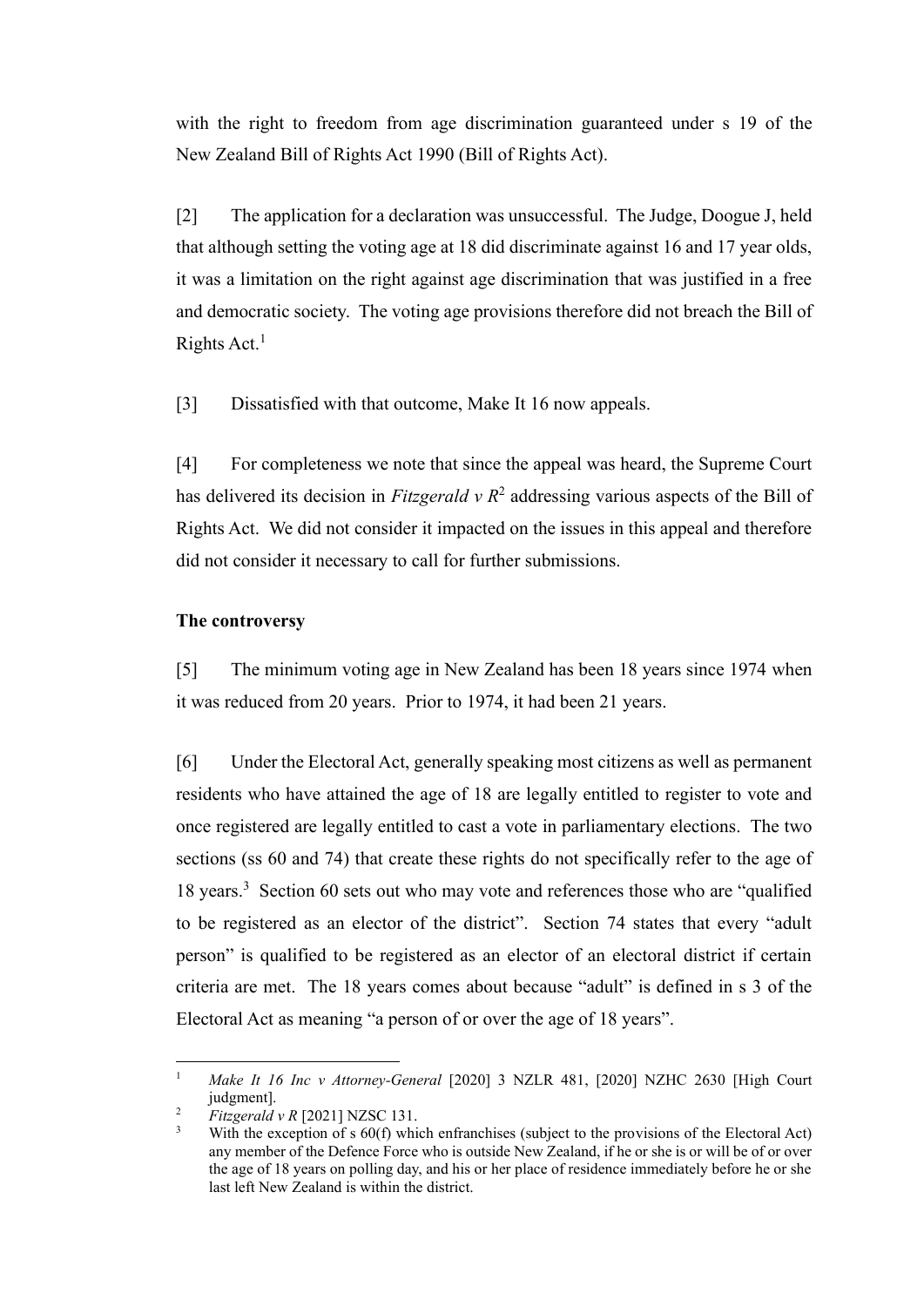[7] In so far as those three provisions (ss 3, 60 and 74) prescribe 18 years as the minimum age for persons qualified to register as electors or to vote, they are what are called reserved provisions under s  $268(1)(e)$  of the Electoral Act. Having that status means they can only be amended or repealed by a special majority of 75 per cent of all members of the House of Representatives or by a majority vote in a public referendum.<sup>4</sup>

[8] As its name suggests, the Local Electoral Act regulates the elections to local bodies such as territorial authorities, regional councils, and community boards. Under its provisions, the right to vote in such elections is largely dependent on registration as a parliamentary elector which in turn means the minimum voting age is also 18.

[9] The question of whether the voting age should be lowered to 16 years is a contentious one. Over the years, it has been the subject of petitions and Private Members Bills and has been discussed in both a 1986 Royal Commission Report<sup>5</sup> as well as various Parliamentary Committee reports following the general elections in 2011, 2014 and  $2017<sup>6</sup>$  Since the hearing in this case, the Government has launched what is described as a major review of many aspects of New Zealand's electoral law to be completed by the 2026 general election. The voting age has been identified as one of the matters to be reviewed.

[10] Those opposed to lowering the voting age to 16 years argue that 16 year olds lack the maturity, world experience and the necessary independence to vote. They also claim that any move to change the voting age is not supported by the general public as evidenced in a number of opinion polls and the failure to garner large numbers of signatories to the petitions.

[11] Countervailing views are that denying the vote to 16 year olds is unjust. It denies them any say in decision making which will directly impact on them in the

Electoral Act 1993, s 268(2).

<sup>5</sup> John Wallace and others *Royal Commission on the Electoral System: Towards a Better Democracy* (December 1986) at [9.8]–[9.15].

<sup>6</sup> Justice and Electoral Committee *Inquiry into the 2011 general election* (April 2013); Justice and Electoral Committee *Inquiry into the 2014 general election* (April 2016); and Justice Committee *Inquiry into the 2017 General Election and 2016 Local Elections* (December 2019).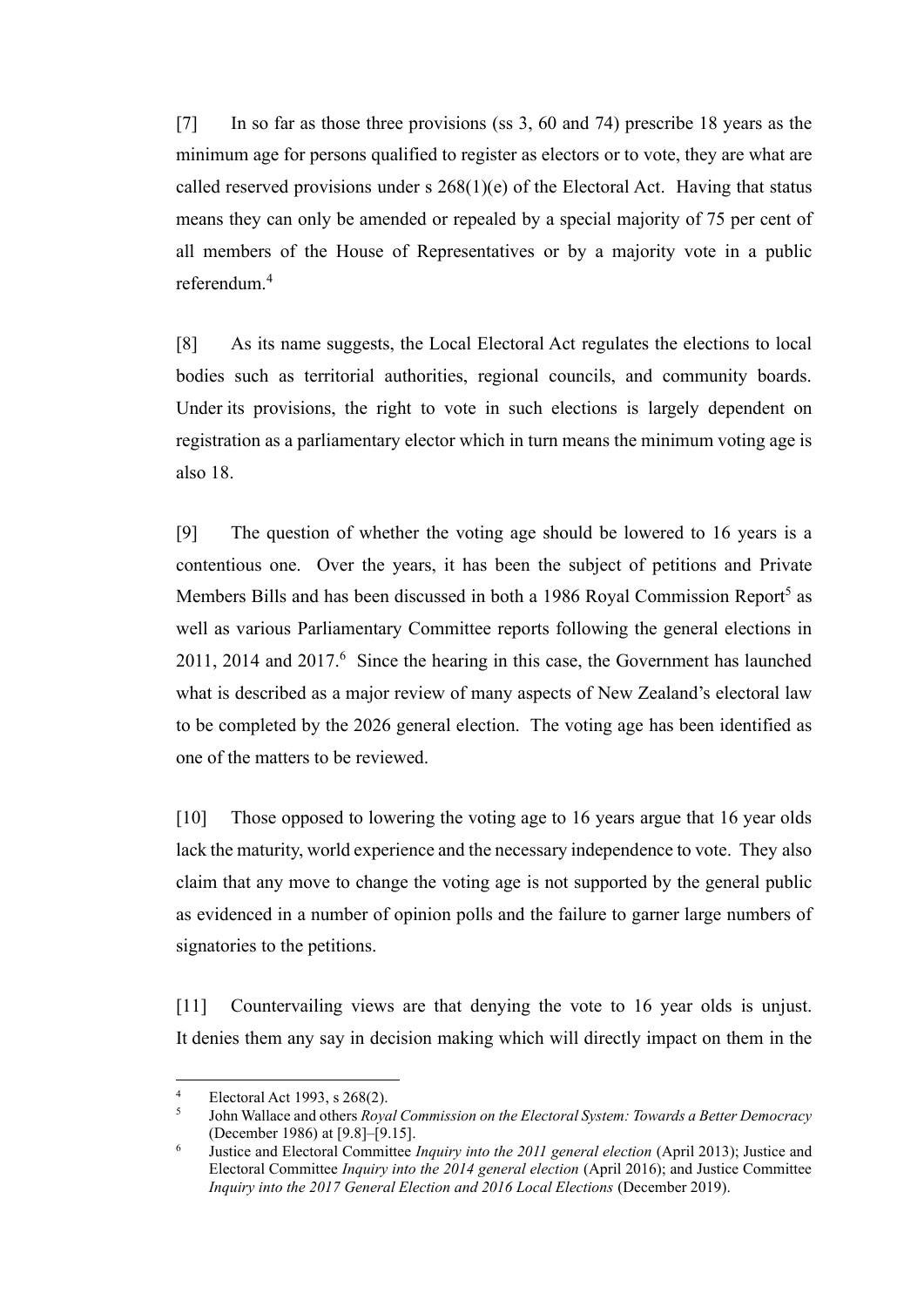future. It is also inconsistent with how 16 year olds are viewed legally for other purposes. New Zealand law considers 16 year olds old enough and responsible enough to be paid the adult minimum wage,<sup>7</sup> have sex, get married,<sup>8</sup> choose to leave school,<sup>9</sup> apply for a firearms licence<sup>10</sup> and adult passport<sup>11</sup> and independently refuse or agree to medical treatment.<sup>12</sup> Proponents of change also point to the progressive lowering of the voting age historically, and the fact that people mature earlier today than before. Proponents further contend that 16 year olds are competent to vote and that granting them the vote will have the added benefit of making voting a lifetime habit. The sky, they say, did not fall in Scotland when the age was lowered to 16 years and indeed the change there is considered a success.

[12] Lowering the voting age is supported by the Children's Commissioner in a report commissioned by the High Court for the purpose of this proceeding. The Commissioner considered that lowering the age to 16 would be consistent with what studies show regarding the evolving capabilities of children and young people and consistent with the Children's Convention<sup>13</sup> which states that children have the right to inform their own views freely on matters that affect them.<sup>14</sup> The Commissioner recommended that any lowering of the voting age should be accompanied by a comprehensive citizenship education curriculum.

### **The declarations sought**

[13] The wording of the two declarations sought is as follows:

The Electoral Act Voting Age Provisions are inconsistent with the right to be free from discrimination on the basis of age affirmed and guaranteed in section 19 of the New Zealand Bill of Rights Act 1990; and

The Local Electoral Act Voting Age Provisions are inconsistent with the right to be free from discrimination on the basis of age affirmed and guaranteed in section 19 of the New Zealand Bill of Rights Act 1990.

 $\frac{7}{8}$  Minimum Wage Act 1983, s 4.

<sup>&</sup>lt;sup>8</sup> Marriage Act 1955, ss 17 and 18.<br><sup>9</sup> Education and Training Act 2020.

<sup>&</sup>lt;sup>9</sup> Education and Training Act 2020, s 35.<br><sup>10</sup> Arms Act 1983 s 23(1)(a)

<sup>&</sup>lt;sup>10</sup> Arms Act 1983, s 23(1)(a).<br><sup>11</sup> Passports Act 1992, ss  $A(3)$ .

<sup>&</sup>lt;sup>11</sup> Passports Act 1992, ss  $4(3)(a)$  and  $5(1)(a)$ .<br><sup>12</sup> Care of Children Act 2004, s 36

<sup>&</sup>lt;sup>12</sup> Care of Children Act 2004, s 36.<br><sup>13</sup> Convention on the Bights of the

<sup>13</sup> Convention on the Rights of the Child 1577 UNTS 3 (opened for signature 20 November 1989, entered into force 2 September 1990).

<sup>&</sup>lt;sup>14</sup> See B J Casey, Rebecca M Jones and Todd A Hare "The Adolescent Brain" (2008) 1124 Annals of the New York Academy of Sciences 111.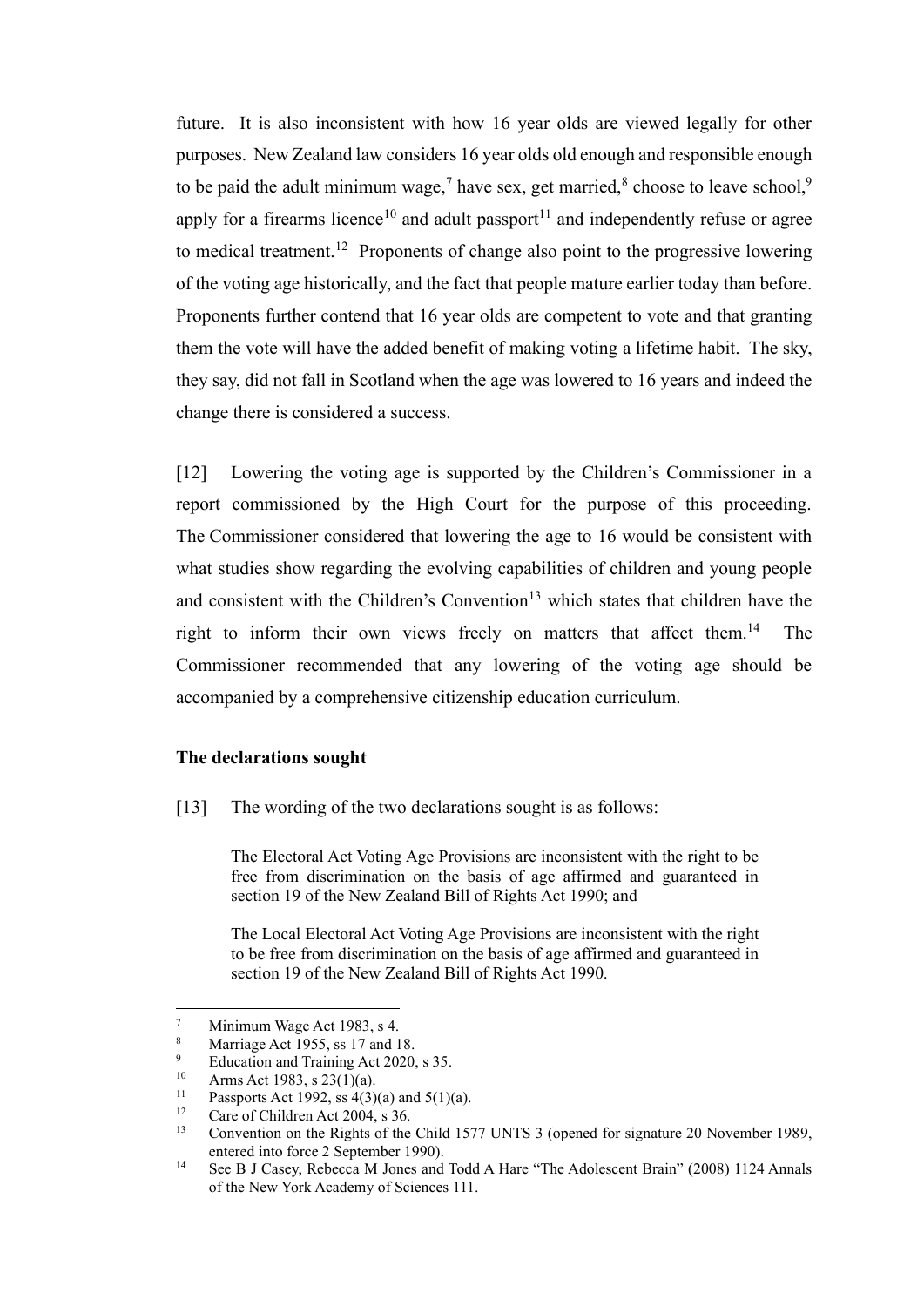#### **Issues on appeal**

[14] It was common ground that this appeal presents two key issues for determination: 15

- (a) When considering the limits on 16 and 17 year olds voting in parliamentary elections, does s 12 of the Bill of Rights Act create an exception to the right to be free from age discrimination contained in s 19 or can both ss 12 and 19 be given full effect in this context?
- (b) Has the Attorney-General established that the limits on the right of 16 and 17 year olds to be free from age discrimination created by the voting age provisions are reasonable limits that can be demonstrably justified in a free and democratic society:
	- (i) in respect of parliamentary elections?
	- (ii) in respect of non-parliamentary elections?

<span id="page-4-0"></span>[15] For completeness we record that at the hearing counsel traversed different approaches that may be taken in Bill of Rights Act cases including the conventional six step *R v Hansen<sup>16</sup>* analysis adopted in the High Court and the approach taken in *Mangawhai Ratepayers and Residents Assoc Inc v Kaipara District Council*. 17 However, because the two issues for determination by us on appeal are so narrow and specific, it is not necessary for us to engage in any discussion of the merits or otherwise of any particular methodology. This case does not turn on methodology.

[16] Turning then to the two issues. As will be apparent, the first issue raises questions about the interaction of two provisions in the Bill of Rights Act itself. Our analysis therefore begins with those two provisions.

<sup>&</sup>lt;sup>15</sup> In the High Court, the Attorney-General also argued that Make It 16's claim was not justiciable. That argument was rejected by Doogue J and is not the subject of any cross-appeal.

<sup>16</sup> *R v Hansen* [2007] NZSC 7, [2007] 3 NZLR 1.

<sup>17</sup> *Mangawhai Ratepayers and Residents Assoc Inc v Kaipara District Council* [2015] NZCA 612, [2016] 2 NZLR 437.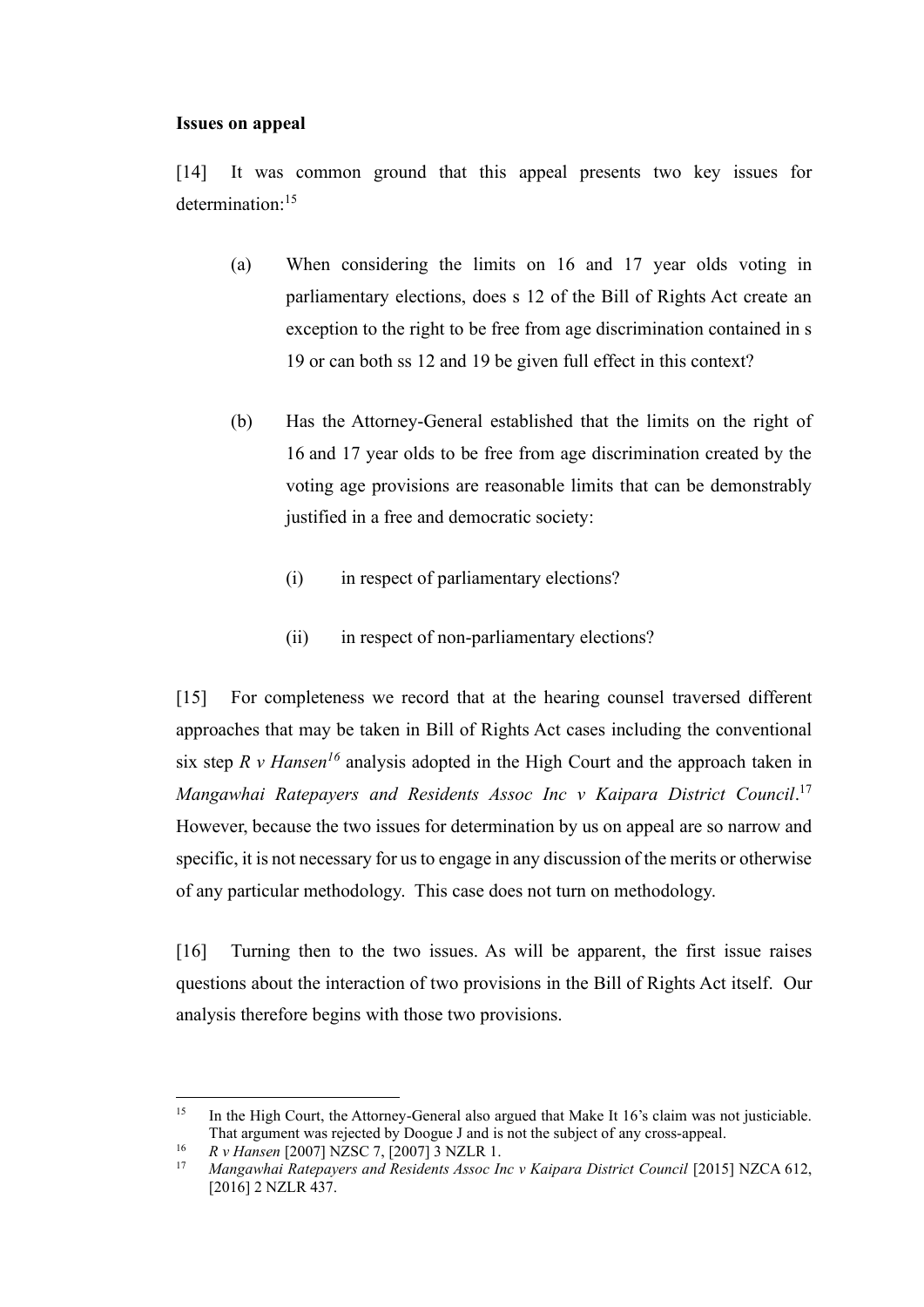# **The interaction between ss 12 and 19 of the Bill of Rights Act**

[17] Both ss 12 and 19 are found in pt 2 of the Bill of Rights Act. Part 2 is headed "Civil and political rights". Section 12 is one of seven sections grouped under a sub-heading entitled "Democratic and civil rights". Section 19 appears along with one other provision under the sub-heading "Non-discrimination and minority rights".

[18] Section 12 which is limited to parliamentary elections states:

# **12 Electoral rights**

Every New Zealand citizen who is of or over the age of 18 years—

- (a) has the right to vote in genuine periodic elections of members of the House of Representatives, which elections shall be by equal suffrage and by secret ballot; and
- (b) is qualified for membership of the House of Representatives.

[19] Section 19 creates what is sometimes termed an equality guarantee. It provides:

# **19 Freedom from discrimination**

- (1) Everyone has the right to freedom from discrimination on the grounds of discrimination in the Human Rights Act 1993.
- (2) Measures taken in good faith for the purpose of assisting or advancing persons or groups of persons disadvantaged because of discrimination that is unlawful by virtue of Part 2 of the Human Rights Act 1993 do not constitute discrimination.

[20] The prohibited grounds of discrimination in the Human Rights Act 1993 include age discrimination.<sup>18</sup> Two important points should be noted. The first is that "age" for the purposes of age discrimination is defined under the Human Rights Act as "any age commencing with the age of 16 years". The second point is that s 20L of the Human Rights Act provides that an enactment is inconsistent with s 19 of the Bill of Rights Act if it limits the right to freedom from discrimination in that Act and the limitation is not justified under s 5 of the Bill of Rights Act.

<sup>&</sup>lt;sup>18</sup> Human Rights Act 1993, s  $21(1)(i)$ .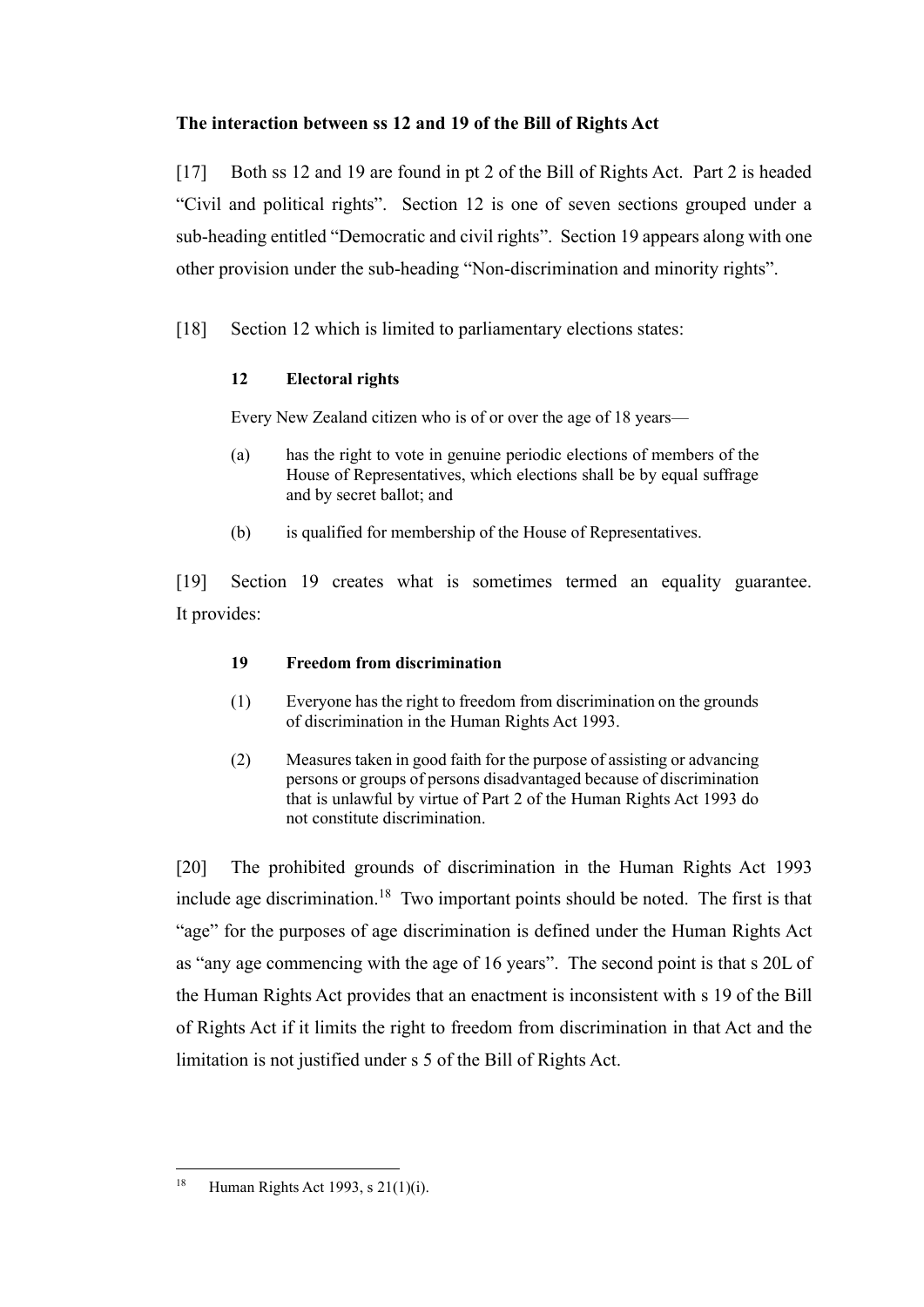[21] A right against age discrimination was not a right guaranteed under the Bill of Rights Act when the latter was first enacted. It only came about three years later as a result of the enactment of the Human Rights Act and its expanded list of prohibited grounds of discrimination. The legislative history of the Human Rights Act suggests that Parliament did not turn its mind to how a right against age discrimination would stand alongside s 12.<sup>19</sup>

### *The argument<sup>20</sup>*

[22] Mr Powell contends on behalf of the Attorney-General that there is "a collision" between ss 12 and 19 which can only be resolved by statutory interpretation of the Bill of Rights Act itself. He says further that once the statutory interpretation exercise is undertaken, it permits of only one answer, namely that s 12 must prevail either because it creates an exception to s 19 (the Crown's preferred analysis) or because it trumps s 19. It follows in Mr Powell's submission that s 12 affords a complete answer to the claims made by Make It 16 at least in so far as parliamentary elections are concerned.

[23] In the High Court, the Judge accepted the existence of what she described as an "accidental" conflict between the rights in the two sections — accidental because it was never adverted to when the Human Rights Act was enacted.<sup>21</sup> The Judge further held that the correct stage of the analysis for resolving the conflict between the two sections was at the later s 5 justification stage.<sup>22</sup> That is to say, at the stage when having found an inconsistency between the limiting provision and the right, the Court must consider under s 5 of the Bill of Rights Act whether the limit is a reasonable limit that is demonstrably justified in a free and democratic society.

[24] The Judge's deferral of the issue was, Mr Powell argued, an error. He says the conflict should have been addressed and resolved at the outset when defining the scope of the right. In his submission, by deferring resolution of the conflict between the two sections to the later justification stage, the Judge in effect resolved the conflict in

<sup>19</sup> See generally (15 December 1992) 532 NZPD 13202–13220; (22 July 1993) 536 NZPD 16740– 16752; and (27 July 1993); and (27 July 1993) 537 NZPD 16903–16951 and 16953–169799.

<sup>&</sup>lt;sup>20</sup> We record it was not argued that s 12 was itself discriminatory.<br><sup>21</sup> High Court indement, above n 1, at [77]

<sup>&</sup>lt;sup>21</sup> High Court judgment, above n 1, at [77].

At [78].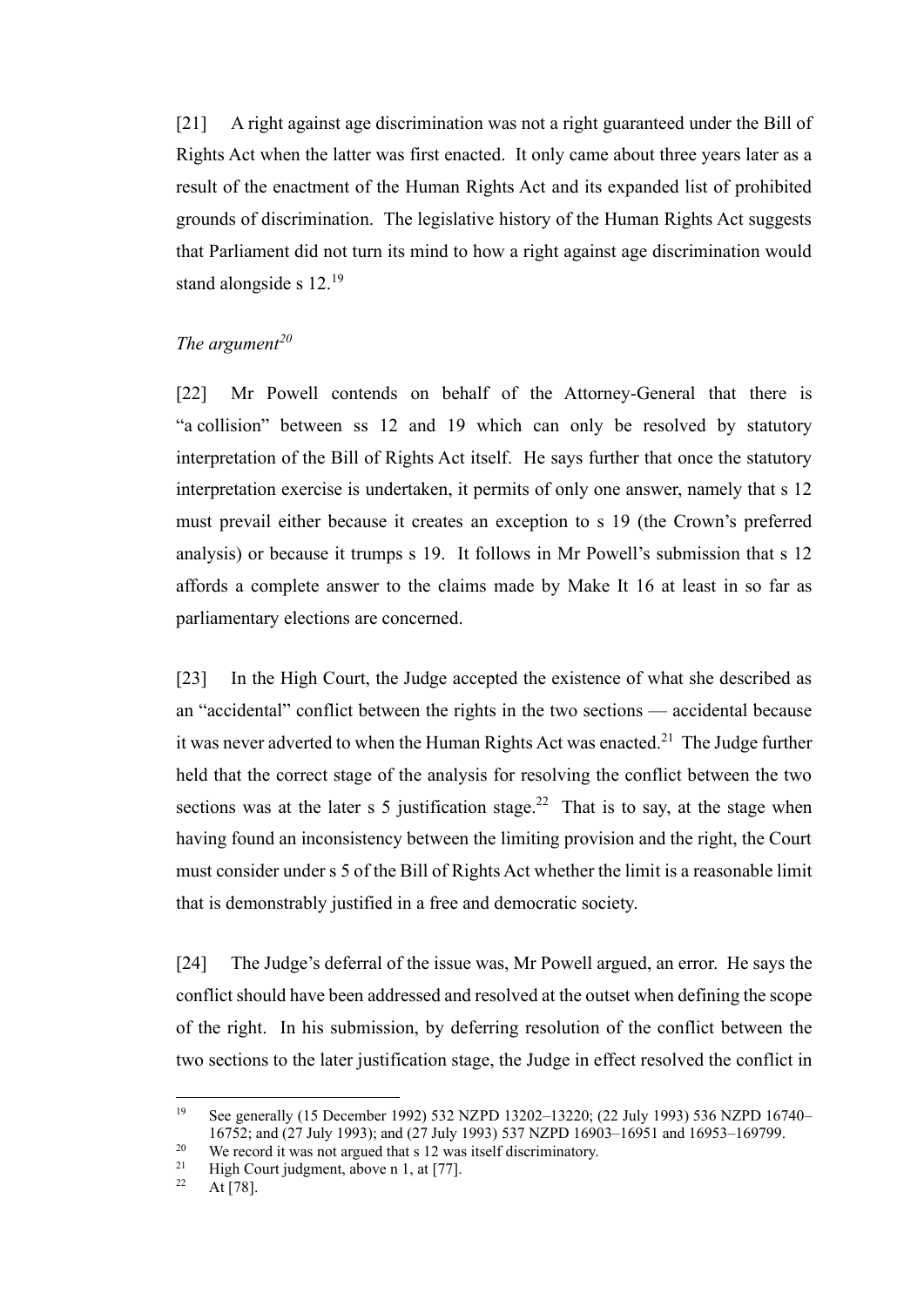favour of s 19 without determining whether as a matter of interpretation that is how the sections interact.

[25] Developing these central themes, Mr Powell submitted that s 19 provides for a general right to be free from discrimination on grounds of age, limited only by what is demonstrably justified in a free and democratic society. It is thus in conflict with s 12 when it comes to electoral rights because s 12 distinguishes between citizens aged 18 and over who have a constitutionally protected right to vote in general elections and those younger than 18 who do not. That is to say, s 12 expressly and unequivocally permits the very age distinction which Make It 16 says constitutes an unjustified limitation of s 19.

[26] As mentioned, the enactment of a right to freedom from age discrimination post-dates the enactment of s 12. Mr Powell however rejected any suggestion of an implied repeal of s 12. He argued it was simply a case "where the general [s 19] yields to the specific [s 12] in the area of voting age, not as a matter of dogged application of a canon of construction but because that represents the balance that Parliament must be presumed to have intended".

[27] Mr Powell drew further support for the primacy of s 12 from the fact that entitlement to participate in elections is such a fundamental provision. He argued that having taken care to express and entrench the voting age in provisions which remained intact when the Electoral Act was updated in 1993 (a few months after the Human Rights Act received the royal assent) it was highly unlikely that Parliament would have intended to make such a significant change and alter the guarantee of electoral rights without saying so.

#### *Our view*

[28] There is obvious force in some of these submissions. However, we do not accept the basic premise. In our view, correctly interpreted, ss 12 and 19 are not in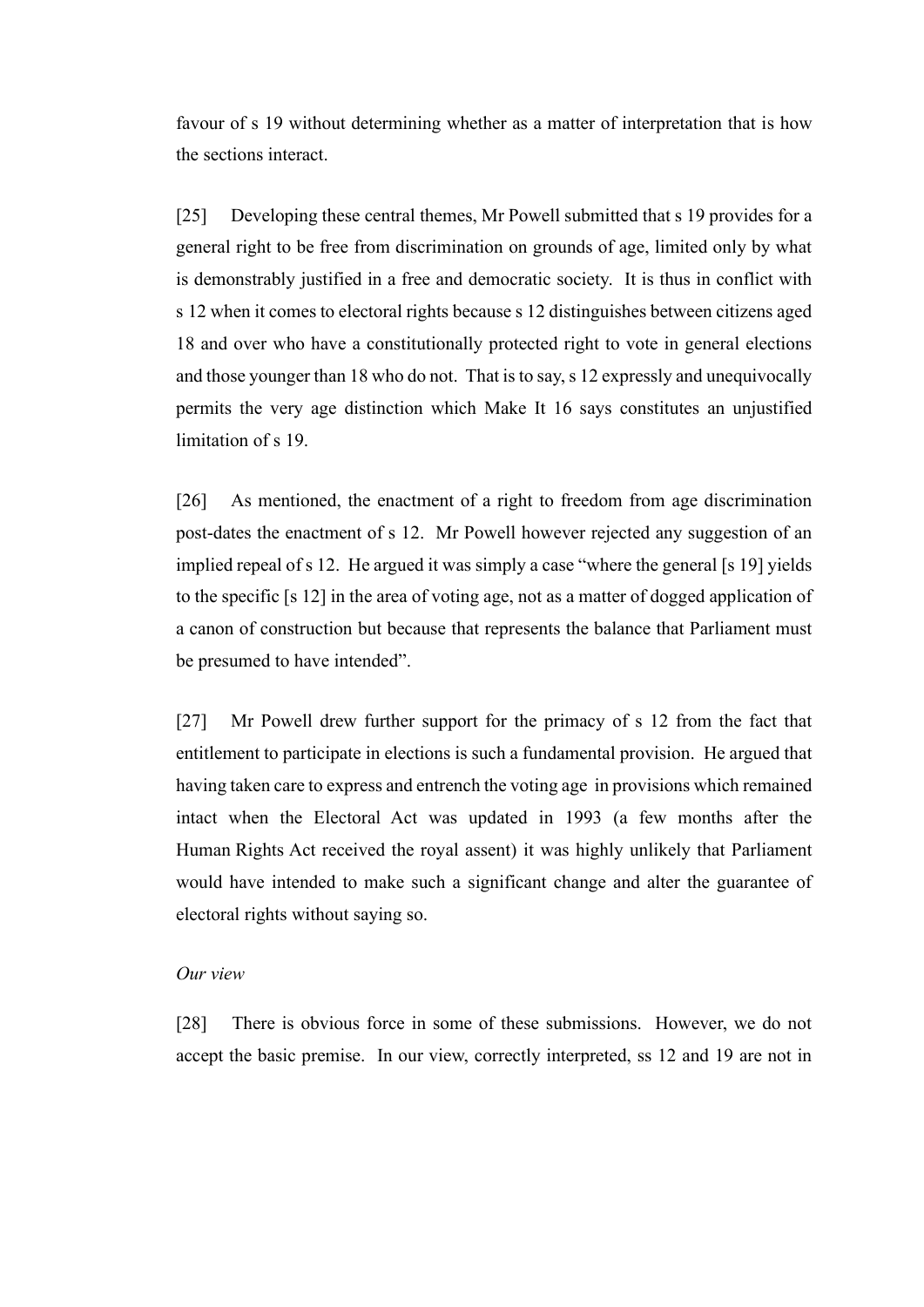conflict. They can be read together and each given full effect.<sup>23</sup>

[29] Section 6 of the Bill of Rights Act provides that whenever an enactment can be given a meaning that is consistent with the rights and freedoms contained in the Bill of Rights Act, that meaning shall be preferred to any other meaning. In our view, that principle must govern the interpretation of the Bill of Rights Act itself, including  $s$  12.<sup>24</sup>

[30] Read in that light, all that s 12 does is guarantee the right of those aged 18 and over to vote. It would be a breach of that right to increase the age from 18 but not a breach were the age to be lowered and the right extended to someone younger. The rights of the 18 year olds and over would not be affected by such an extension. To put it another way, the rights in ss 12 and 19 can co-exist. There is no internal inconsistency. Section 12 does not positively preclude voting by 16 year olds.

[31] That means we answer issue one in favour of Make It 16 and confirm that s 12 is not dispositive of the appeal relating to the voting age provisions in the Electoral Act.

[32] If s 12 cannot be interpreted in the way suggested by the Attorney-General, it was common ground that for the purposes of issue two, there is no need to distinguish between parliamentary elections and local body elections. That is to say, it was common ground that the voting age provisions under both the Electoral Act and the Local Electoral Act are inconsistent with the s 19 right to be free from age discrimination. What was not agreed was whether that inconsistency was nevertheless a justified limit on the s 19 right under s 5.

[33] And that brings us to issue two.

<sup>23</sup> *Re J (An Infant)* [1996] 2 NZLR 134 (CA) at 146: "[P]otential conflicts of rights assured under the Bill of Rights Act [are to be approached] on the basis that the rights are to be defined so as to be given effect compatibly. The scope of one right is not to be taken as so broad as to impinge upon and limit others".

<sup>&</sup>lt;sup>24</sup> See *Fitzgerald v R*, above [n 2,](#page-1-0) at [48] and [59] per Winkelmann CJ.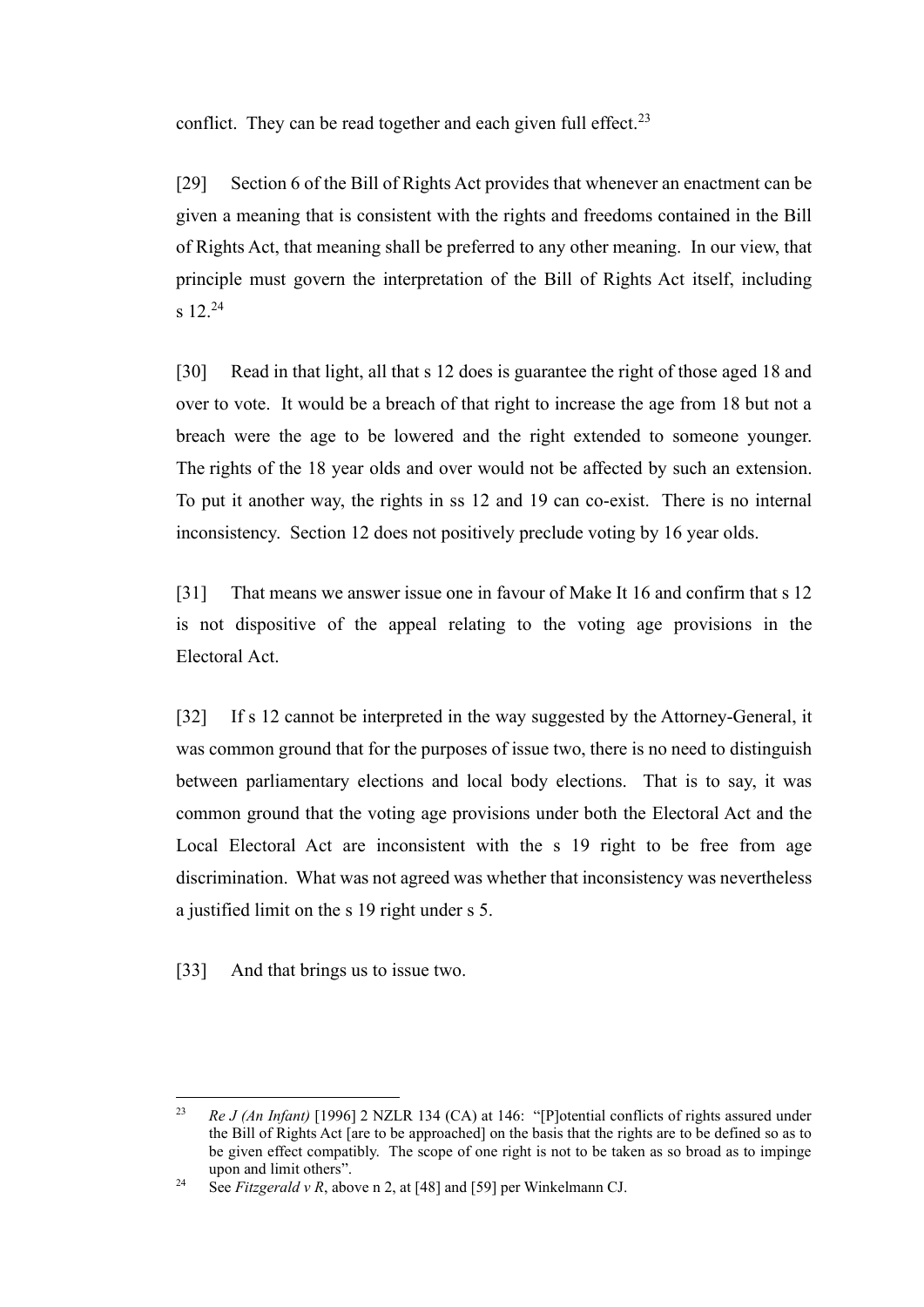**Has the Attorney-General established that the limits on the right of 16 and 17 year olds to be free from age discrimination created by the voting age provisions are reasonable limits that can be demonstrably justified in a free and democratic society?**

## *The High Court judgment*

[34] Section 5 of the Bill of Rights Act is headed "[j]ustified limitations" and relevantly states that "the rights and freedoms contained in this Bill of Rights [Act] may be subject only to such reasonable limits prescribed by law as can be demonstrably justified in a free and democratic society".

[35] In applying s 5 to the present case, the Judge adopted a methodology derived from a Canadian decision<sup>25</sup> and endorsed in *Hansen*.<sup>26</sup> Under this approach, the Court must ask whether the limiting measure satisfies the following requirements:<sup>27</sup>

- (a) Does the limiting measure serve a purpose sufficiently important to justify curtailment of the right or freedom?
- (b) Is the limiting measure rationally connected with its purpose?
- (c) Does the limiting measure impair the right or freedom no more than is reasonably necessary for sufficient achievement of the purpose?
- (d) Is the limit in due proportion to the importance of the objective?

[36] The Judge found that the voting age provisions in the Electoral Act and the Local Electoral Act met all those requirements.<sup>28</sup>

[37] First, she identified that the purpose of the provisions was "to implement the basic democratic principle that all qualified adults (as opposed to children) should be able to vote" and was satisfied that was a sufficiently important purpose to justify

<sup>25</sup> *R v Oakes* [1986] 1 SCR 103.

<sup>26</sup> *R v Hansen* above n [16,](#page-4-0) at [42] per Elias CJ, [64] per Blanchard J, [103]–[104] per Tipping J, [203]–[205] per McGrath J, and [269]–[272] per Anderson J (although with some amendments to the first limb).

<sup>&</sup>lt;sup>27</sup> At [104] per Tipping J.

<sup>&</sup>lt;sup>28</sup> High Court judgment, above n [1,](#page-1-1) at [113].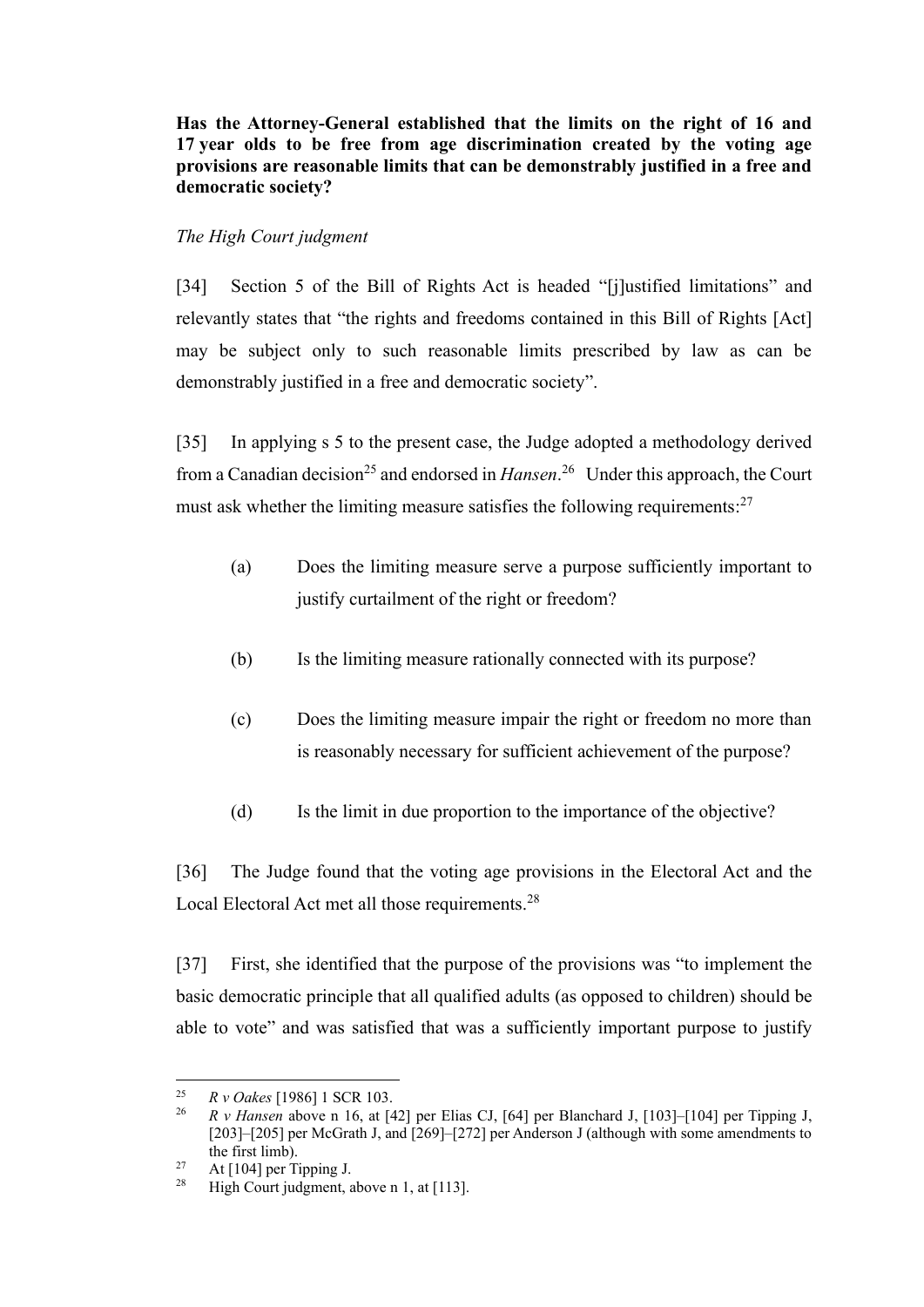curtailment of the right or freedom.<sup>29</sup> She was further satisfied that the current voting age had a rational connection with that purpose.<sup>30</sup>

[38] As to whether the measure impaired the right or freedom no more than is reasonably necessary for sufficient achievement of its purpose, the Judge noted that New Zealand draws the line at a number of different ages for a range of purposes. She referred to the matters mentioned in [11] above regarding 16 year olds but also noted that people under the age of 18 are generally referred to the youth justice system rather than the adult criminal jurisdiction, that at 17 years a person is able to enlist in the armed forces and at 18 a person is considered an adult for the purposes of the Oranga Tamaraki Act 1989, can be appointed a company director, serve as a juror and purchase alcohol. And at age 20, a person reaches the age of majority, can gamble in a casino and can adopt a relative.<sup>31</sup>

[39] The Judge went on to say that in each of these examples, there were plainly complex issues of morality, social justice, individual responsibility and public welfare at play. Any proposed change would involve a substantial policy process.<sup>32</sup>

[40] Similarly, the evidence before her about the voting age showed that the issue was not a simple one and that there were passionate and strong arguments on both sides of the debate. It was relevant, in the Judge's view, that in its 1986 report the Royal Commission on the Electoral System had acknowledged the possibility of lowering the voting age to 16 years but noted that any change would require broad political and public support. Public discussion was needed.<sup>33</sup>

[41] The Judge went on to say that in a democratic society it was reasonable to grant voting rights to adults and not children and to draw a line between adults and children at age 18. Given the heavy policy content and the existence of valid arguments on both sides "a healthy dose of deference to Parliament" was warranted.<sup>34</sup> The age of 18 was within the range reasonably available. The Judge also relied on s 12 as

 $\frac{29}{30}$  At [95].

At  $[96]$ .

 $31$  At [105].

 $32 \text{ At } [106].$ <br> $33 \text{ At } [106].$ 

At  $[106]$ .

 $34$  At [109].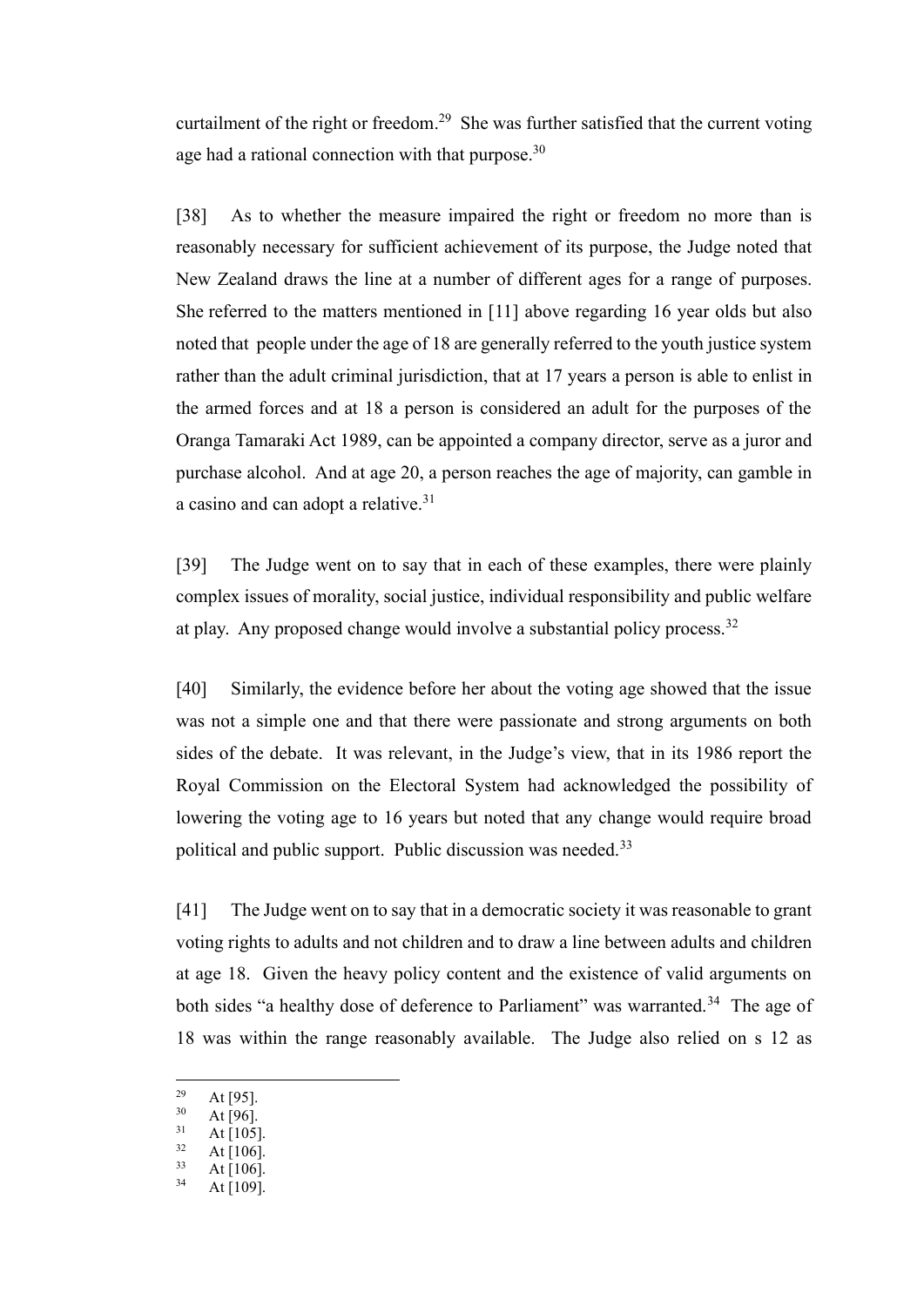signalling Parliament's view that an age restriction in voting age provisions is a reasonable limit on the right to be free from discrimination on account of age.<sup>35</sup>

[42] Having regard to all these matters, the Judge held that the age restriction in the voting age provisions impaired the s 19 right no more than is reasonably necessary for sufficient achievement of the purpose of granting adults the right to vote. She also held that maintaining the voting age at 18 was reasonable and proportionate to the important objective of granting adults the right to vote.<sup>36</sup>

### *Arguments on appeal*

[43] Make It 16 submitted the Judge's reasoning was flawed in a number of respects. In particular, the Judge mischaracterised the purpose of the limiting provisions in a way that amounted to "reverse engineering"; she misinterpreted s 12; and was overly deferential to Parliament. Counsel Mr Edgeler contended it was incumbent on the Judge to engage with the merits of the competing sides of the debate, rather than ask whether the voting age provisions fell within the range of reasonable alternatives open to Parliament. He drew support for those propositions from the Canadian decision of *Suave v Canada (Chief Electoral Officer)* where it was said: 37

At the end of the day, people should not be left guessing about why their *Charter* rights have been infringed. Demonstrable justification requires that the objective clearly reveal the harm that the government hopes to remedy, and that this objective remain constant throughout the justification process.

[44] Mr Jones who argued this part of the appeal on behalf of the Attorney-General however supported the Judge's reasoning. He contended the Judge was right to conclude that the current voting age represented a demonstrably justified limit on the right to be free from age discrimination.

[45] Mr Jones emphasised the constitutional and political importance of the voting age and the fact that the issue of lowering it has been the subject of intense and wide-ranging public debate for a long time.<sup>38</sup>

 $35$  At [109].

 $\frac{36}{37}$  At [112].

<sup>37</sup> *Sauvé v Canada (Chief Electoral Officer)* 2002 SCC 68, [2002] SCR 519 at [23].

Electoral Amendment Act 1969, which lowered the voting age from 21 to 20; and Electoral Amendment Act 1974, which lowered the voting age from 20 to 18.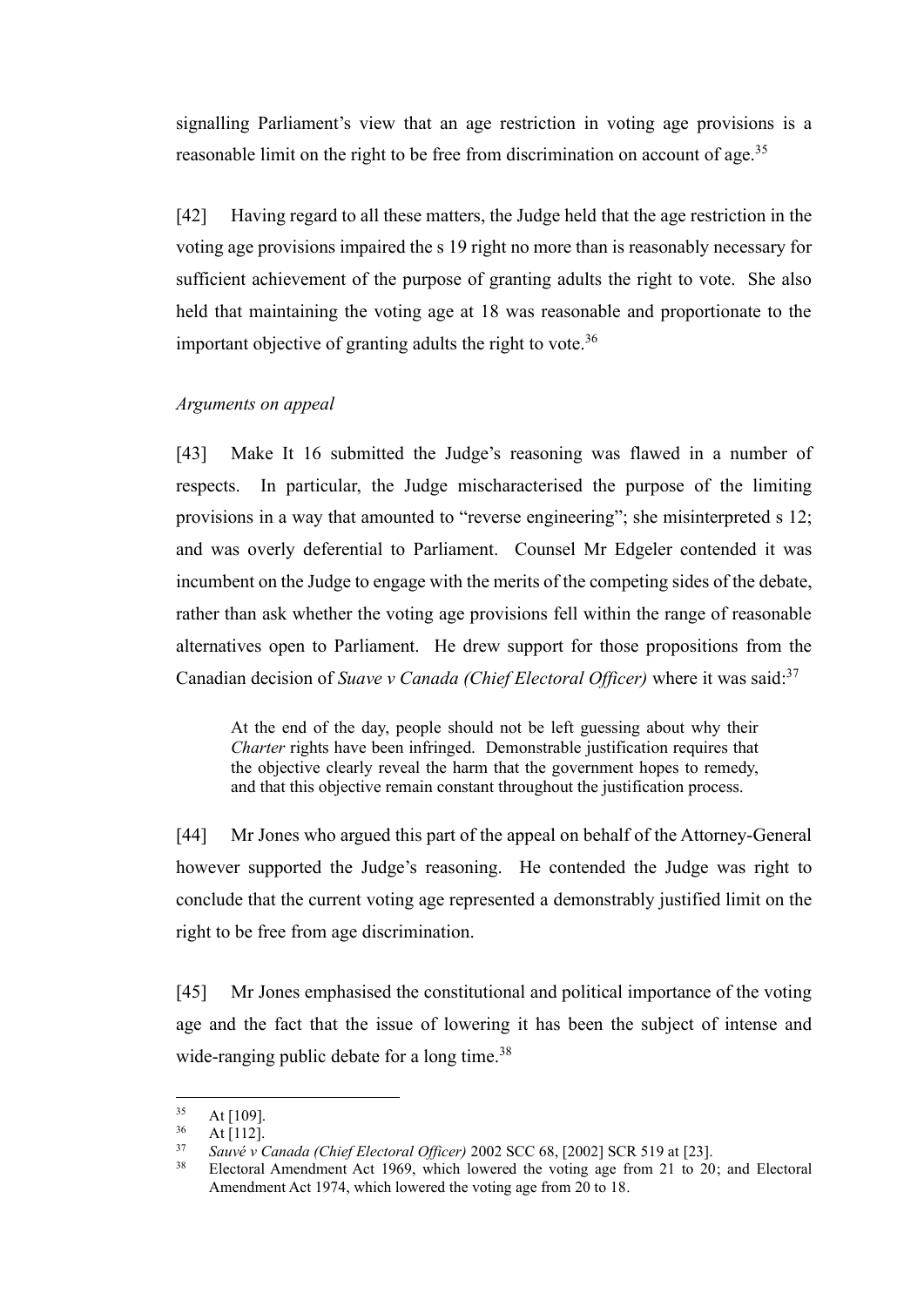[46] He rejected criticism that the Judge should have engaged with the merits of the opposing views. That she did not was, in in his submission, entirely proper. The arguments for and against lowering the age are essentially political arguments and thus the very type of issue on which the Court should defer on democratic grounds to the considered opinion of the elected body. In his submission, expressions in the caselaw such as "wide margin of appreciation", "low intensity of review", "discretionary areas of judgment" and "deference" are all apposite in this case because they serve to ensure that the Court's powers of review are exercised with an appreciation for the boundaries between questions of legality and questions of political decision-making. The Court needed to be sensitive to that distinction especially given the breadth of non-discrimination laws.<sup>39</sup>

[47] Mr Jones acknowledged that the voting age has been lowered to 16 years in a number of countries,<sup>40</sup> most notably Scotland and Wales but noted that the United Nations Convention on the Rights of the Child fixes the presumptive age of adulthood as  $18<sup>41</sup>$  and that 18 is still the international norm for voting. He also argued that in countries where the voting age has been lowered, it was a decision taken by the legislature following a process of inquiry and debate, not because of any court ruling on human rights law. The international experience thus confirmed that this was a political question.

[48] In short, for the purposes of this appeal, the Attorney-General took no position on what the appropriate voting age should be. That is to say, he did not contend that there was necessarily any magic in 18. Rather his position was that while age is one of the prohibited grounds of discrimination, some limitation on the voting age is inevitable. In relation to young people moving towards maturity, there was however no single self-evidently correct age — no bright line test. Society's views on what "adult" should mean in different contexts will evolve over time. Why stop at 16 years

<sup>39</sup> Citing *R (SC and others) v Secretary of State for Work and Pensions* [2021] UKSC 26, [2021] 3 WLR 428.

<sup>40</sup> According to the report of the Children's Commissioner, at least 11 jurisdictions permit 16 year olds to vote in general elections: Austria, Nicaragua, Brazil, Scotland, Wales, Isle of Man, Jersey, Malta, Argentina, Cuba and Ecuador.

<sup>41</sup> Convention on the Rights of the Child, art 1.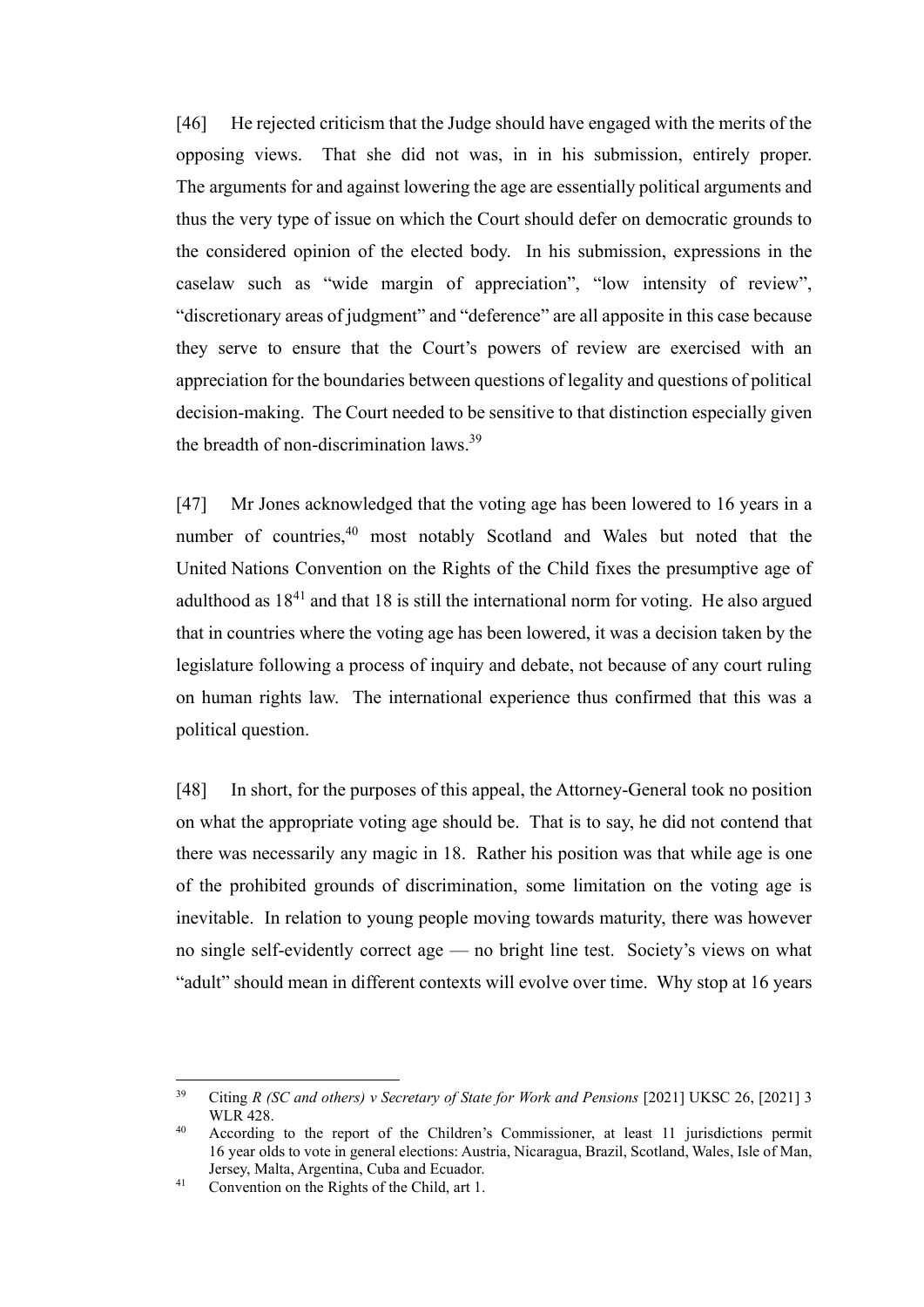he asked. Why not 15 years? The line has to be drawn somewhere. And 18 which accords with international practice was a reasonable line.

#### *Our view*

[49] We agree that as a matter of common sense some limit on voting age is clearly justified. However, for the purposes of a Bill of Rights Act analysis, our focus is of necessity on 16 and 17 year olds because the protected right under s 19 against age discrimination only applies to those aged 16 and over. Fifteen year olds could not argue a breach of s 19 if the voting age were lowered to 16 years.

[50] For the reasons we now traverse, we agree with Make It 16 that the approach taken by the Judge was wrong.

<span id="page-13-0"></span>[51] In particular, we consider that not only was her reliance on s 12 misplaced but also that her formulation of the purpose of the voting age provisions ("to implement the basic democratic principle that all qualified adults (as opposed to children) should be able to vote") was to state the purpose too broadly. The relevant purpose to be identified under the *Hansen* s 5 analysis is the purpose of the limiting measure. <sup>42</sup> In this case, the limiting measure is the limitation of the franchise to those aged 18 and over, thereby disenfranchising those under the age of 18 years. The purpose of the limitation is to demarcate between those who are to be considered adults and those who are to be considered children.

[52] That being the case, in terms of the remaining steps in the s 5 analysis, the Court needed to inquire why Parliament made the choice it did, why are 16 and 17 year olds excluded, deemed children and not adults? What is the social advantage of limiting the age to 18 years? If there is one, does the social advantage outweigh the harm to the protected right. Would extending the franchise to 16 and 17 year olds be harmful? Would it have benefits?

<sup>42</sup> See *Ministry of Health v Atkinson* [2012] NZCA 184, [2012] 3 NZLR 456 at [117]; and *Child Poverty Action Group Inc v Attorney-General* [2013] NZCA 402, [2013] 3 NZLR 729 at [65].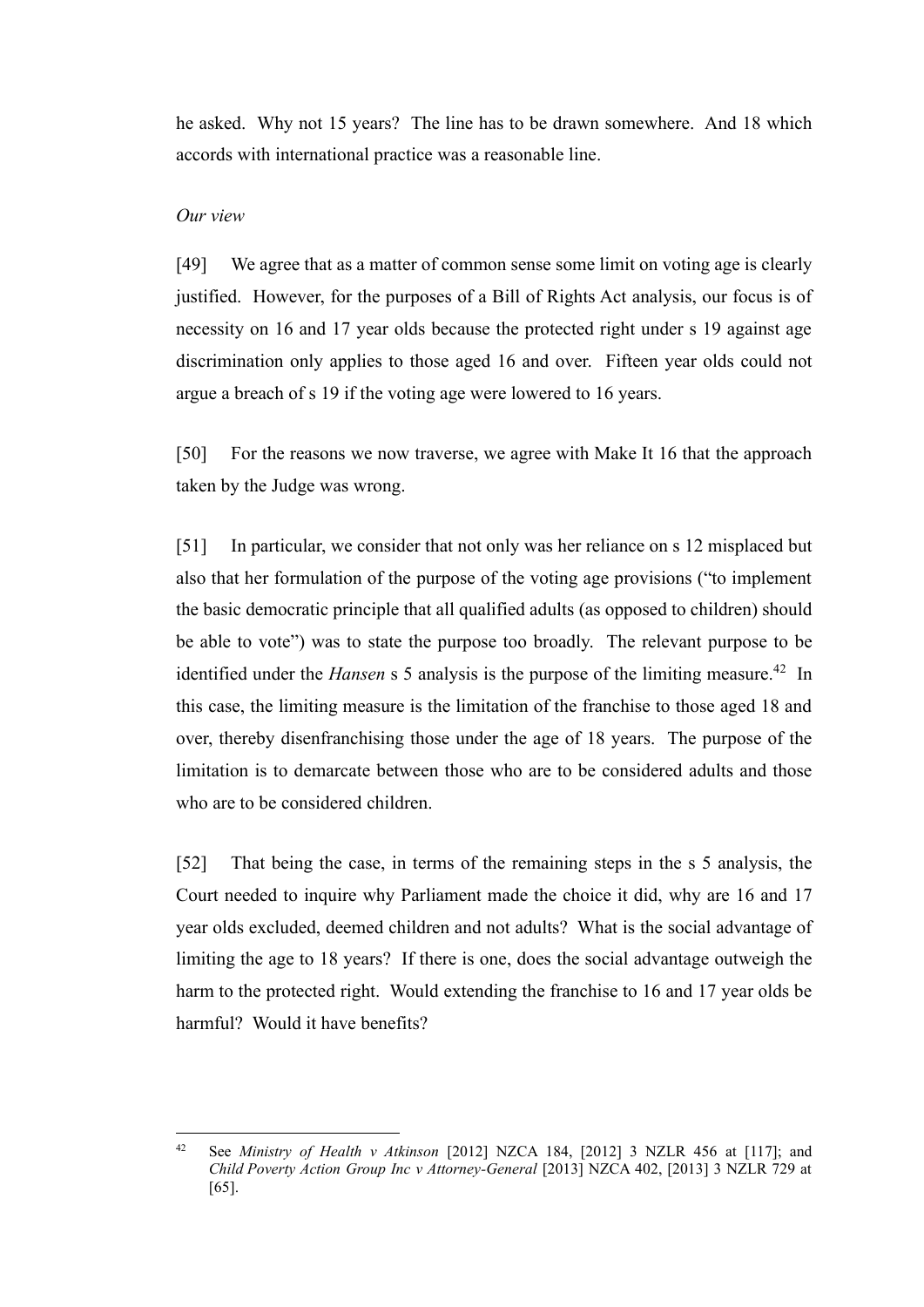[53] The overly broad formulation of the purpose resulted in the Judge being unduly deferential to Parliament and in turn failing to inquire whether the Attorney-General had discharged the burden of proof that lay on him to justify the limit on the protected right.<sup>43</sup> The doctrine of "margin of appreciation" certainly allows Parliament some latitude or leeway but it can only go so far. As was said by this Court in *Child Poverty Action Group Inc v Attorney-General*: 44

That latitude or leeway to the legislature does not however alter the fact that the onus is on the Crown to justify the limit on the right. The justification has to be "demonstrable".

And: $45$ 

… the term "deference" as used in the authorities is not helpful if it is read as suggesting the court does not need to undertake the scrutiny required by the human rights legislation. The courts cannot shy away or shirk that task.

[54] Examination of the justification for limiting the rights of 16 and 17 year olds was required.

[55] That justification cannot be general consistency with the law because as discussed earlier the age of responsibility varies greatly under New Zealand law. The Children's Commissioner aptly described it in his report as a "'hotchpotch' of inconsistency".

[56] The most obvious and cogent justification in our view would be competency. However, the Attorney-General provided no evidence to suggest 16 year olds lacked the necessary competence to vote. On the contrary, what evidence there was before the High Court suggested they are competent. In his report, the Children's Commissioner referred to a 2019 study<sup>46</sup> which drew a distinction between the ability of young people to make immediate personal decisions in emotionally charged situations and their decision-making ability in situations where there is time for

<sup>43</sup> *R v Hansen*, above n [16,](#page-4-0) at [108]–[112] per Tipping J; and *Ministry of Health v Atkinson*, above n [42,](#page-13-0) at [163].

<sup>&</sup>lt;sup>44</sup> *Child Poverty Action Group Inc v Attorney-General*, above n [42,](#page-13-0) at [91] (footnote omitted).

 $45$  At [92].

<sup>46</sup> Grace Icenogle and others "Adolescents' Cognitive Capacity Reaches Adult Levels Prior to Their Psychosocial Maturity: Evidence for a 'Maturity Gap'in a Multinational, Cross-Sectional Sample" (2019) 43 Law Human Behav 69.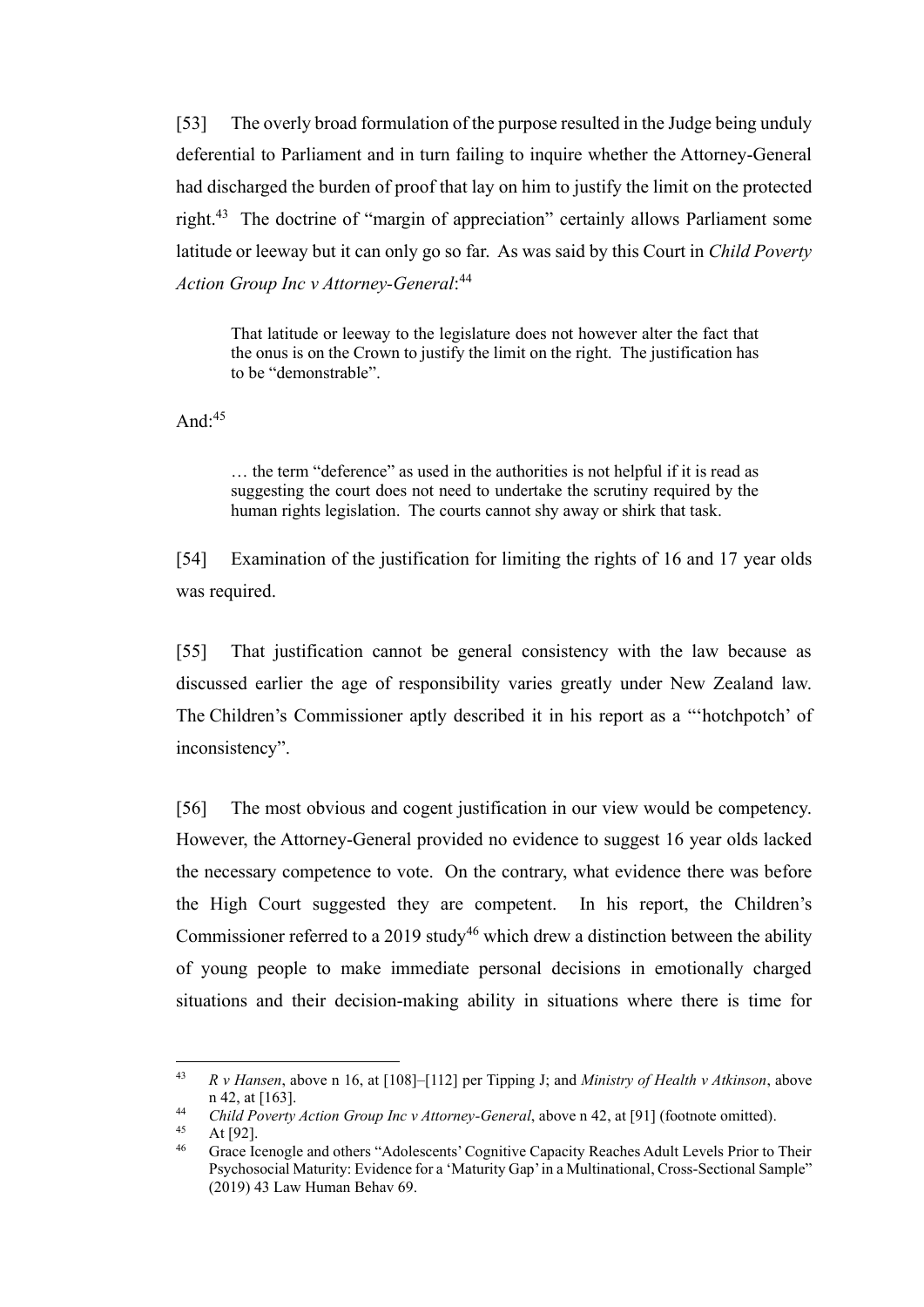deliberation. In the former situation (hot cognition), the adolescent brain does not have full capacity to over-ride impulses but in the latter situation (cold cognition) 16 year olds showed competence levels similar to older people, indicating cognitive maturity.

[57] Another possible justification might be that 16 and 17 year olds are more dependent on their family than 18 year olds and therefore do not have the necessary independence of thought. However, that was not raised by the Attorney-General. Nor were issues of knowledge and world experience. International practice was raised but that cannot on its own suffice as a sufficient justification especially in the context of a process of incremental change.

[58] That then leaves the argument that 18 is within the range of reasonable alternatives. Having regard to the fact that the right at issue involves a core democratic right, we are not persuaded that this purported justification is sufficient to discharge the burden of proof that lies on the Attorney-General under s 5. More was needed.

[59] We therefore answer issue two in the negative.

### *Should the Court issue a declaration of inconsistency?*

[60] As is well established, the court has a discretion whether to issue a declaration. A declaration of inconsistency is not a declaration of a legal right and the usual presumption of a remedy where a wrong has been established in the judicial review context does not apply with the same force.<sup>47</sup>

[61] As also noted in the decision of this Court in *Taylor v Attorney-General*, a court may choose to exercise restraint for reasons of comity among or deference towards the other branches of government.<sup>48</sup>

<sup>47</sup> *Attorney-General v Taylor* [2017] NZCA 215, [2017] 3 NZLR 24 at [168]. The Supreme Court decision in *Taylor* does not address the issue of the discretion as that was not argued before it. See *Attorney-General v Taylor* [2018] NZSC 104, [2019] 1 NZLR 213 at [70] per Glazebrook and Ellen France JJ; and [121] per Elias CJ.

<sup>48</sup> At [171].